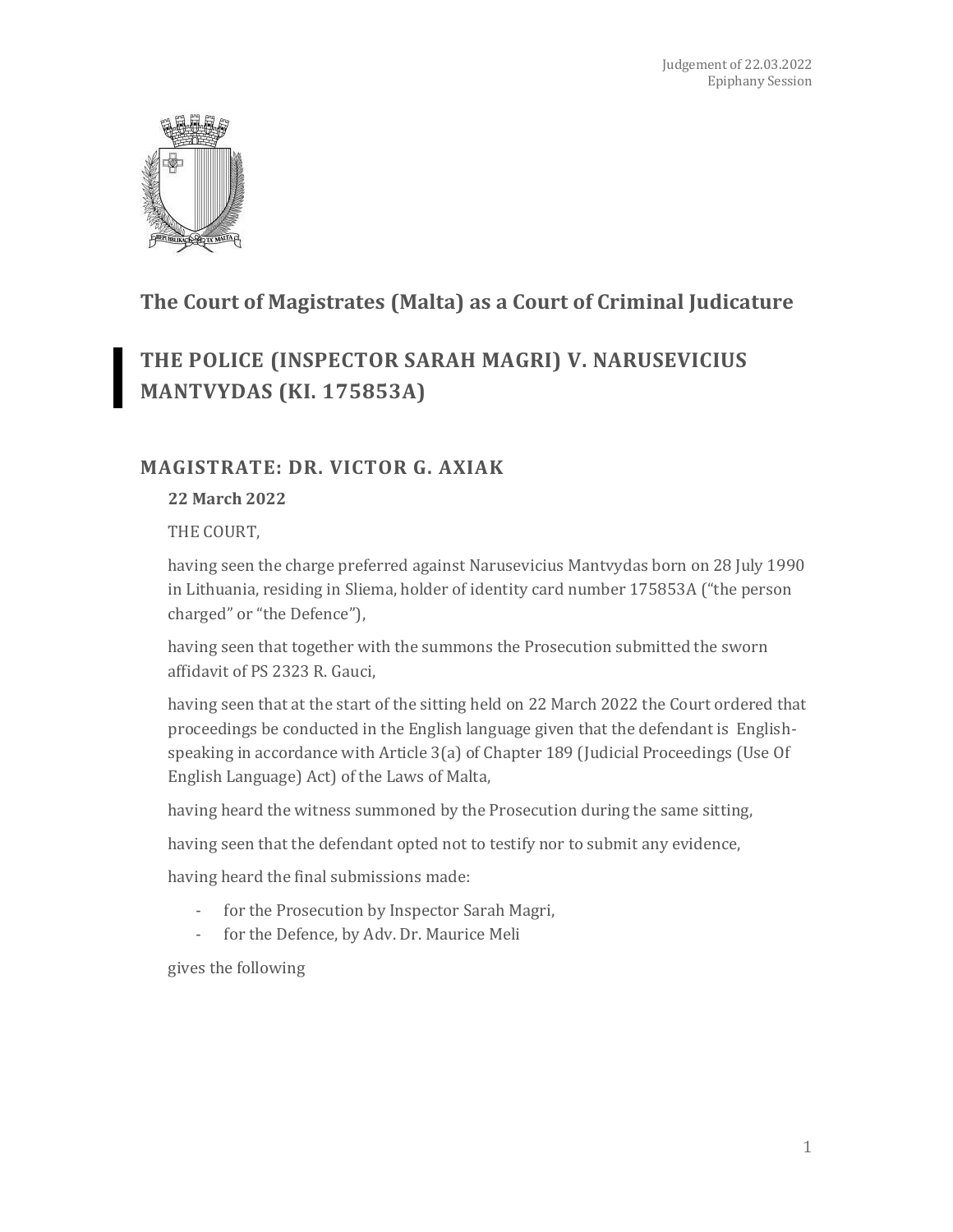### **Judgement**

1. The person charged was summoned by the Police to answer the following charge:

*"that on the 10/04/2021 at around 22:50 hrs in Triq Dawret Gudja, Gudja..."* he *"...drove vehicle no. LDJ213 ... caused, suffered or permitted a motor vehicle no. LDJ 213 ... to be driven by Mitulkumar Vasantbhai Patel (ID. 205448A) without a driving license (Sec. 15(1)(b)(3), Ch. 65)"*.

2. In the sworn affidavit that was served on the person charged together with the summons **PS 2323 R. Gauci** testified in the Maltese language as follows:

*"nhar l-10/04/2021 waqt li kont xoghol gewwa l-Ghassa taz-Zurrieq gejt mghottija awtorizzazjoni bil-miktub mis-Supretendent J. Mifsud i/c/o 5PD sabiex jitwetqu kontrolli fit-toroq. Kien ghalhekk li bejn 22:45hrs u 23:45hrs jien wettaqt kontrolli fittoroq ezattament gewwa Dawret il-Gudja, Gudja. Ghal habta ta' 22:50hrs 10/04/2021 gie nnutat mutur bin-numru tar-registrazzjoni LDJ213 ta l-ghamla Peugeot fejn dan il-mutur twaqqaf sabiex tigi ccekjata l-licenzja tax-xufier u jsiru kontrolli ohra. Ixxufier tal-vettura gie iddentifikat li kien Mitulkumar Vasantbhai Patel ID 205448A mwieled nhar is-17/03/1995 gewwa l-India u residenti 49, Misty Blue, Trig tal-Qroqq, Msida. Meta mistoqsi ghal licenzja tas-sewqan huwa, provda licenzja mahruga mill-Indja. Kien ghalhekk li jiena talbtu ghal-international driving licence u/jew licenzja tas-sewqan maltija izda huwa wiegeb li ma kellhux. Kien ghalhekk li huwa gie mitlub sabiex jmexxi l-mutur mal-genb u jcempel lil xi hadd sabiex jigi ghalih minhabba l-fatt li huwa ma setghax jsuq il-mutur ga la darba huwa ma kellhux licenzja valida. Huwa ikoopera mal-Pulizija u sostna li hu kien diga applika mat-TM sabiex jkun jista jgib illicenzja tas-sewqan ghal-Malta. Huwa gie nfurmat li kienu se jinhargu l-akkuzi filkonfront tieghu.*

*Ix-xufier u cioe Mitulkumar gie mitlub sabiex jikkuntattja lil sid il-vettura jew xi hadd iehor sabiex ikun jista jigi ghalih minhabba li hu ma setax isuq l-ebda vettura minhabba li ma kellhux licenzja. Akkuzi relatati inhargu ukoll fil-konfront ta' sid ilvettura li rrizulta li kien Matyvydas Narusevicius ... talli ppermetta lil Mitulkumar jsuq l-imsemmija vettura meta huwa ma' kellux licenzja tas-sewqan valida".*

3. During the sitting held on 22 March 2022 the Court heard the testimony of **Karen Cremona**, on behalf of Transport Malta, who explained that on the day in question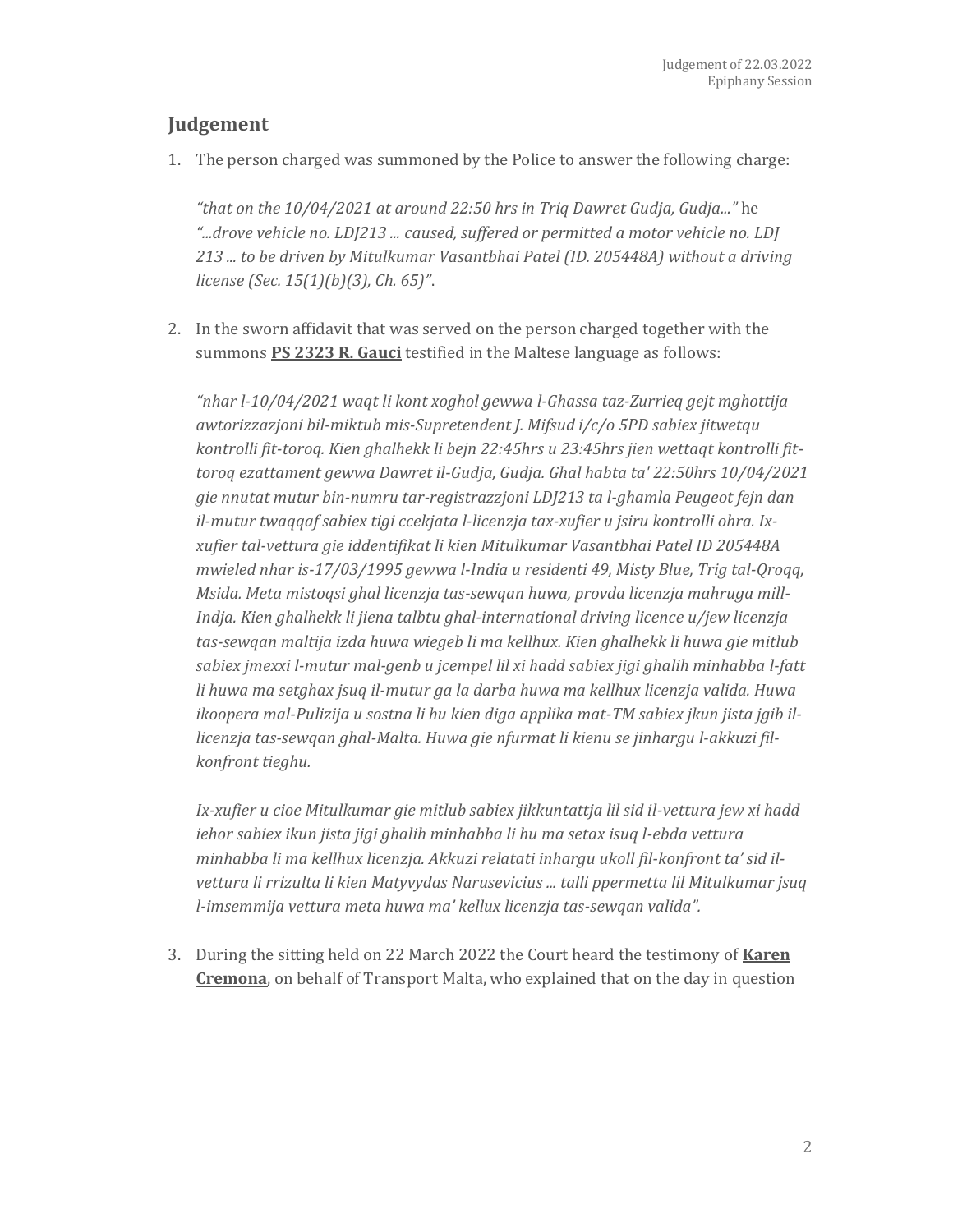the motor vehicle with registration number LDJ213 was registered on WFDM Ltd (Contact person name: Marilvydas Narusevicius ID Card number 175853A). The witness submitted official documentation issued by the regulatory authority Transport Malta attesting to this fact.

- 4. During the same sitting the Prosecution's witness **Mitulkumar Vasantbhai Patel,** who is also being charged separately with a criminal offence resulting from the same facts, exercised the right to remain silent in relation to the criminal offence which he is being accused of having committed and the right not to incriminate himself in accordance with Art. 366E(1) of the Criminal Code.
- 5. The person charged opted not to testify nor to bring forward any evidence.
- 6. During the final submissions, counsel for the Defence submitted that the person charged ought to be acquitted as the only testimony linking him to the alleged offence was submitted in the Maltese language. The Prosecution rebutted that the Maltese language is the official language of the Courts and that it was not obliged to furnish the person charged with an affidavit drawn up in the English language.
- 7. Article 5(3) of the Constitution of Malta provides as follows:

**'5. (3) The language of the Courts shall be the Maltese language: Provided that Parliament may make such provision for the use of the English language in such cases and under suchconditions as it may prescribe.'**

8. Article 516(1) and (2) of the Criminal Code provide as follows:

**'516. (1) The Maltese language shall be the language of the courts and, subject to the provisions of the Judicial Proceedings (Use of English Language) Act, all the proceedings shall be conducted in that language.**

**(2) Where any person charged does not understand the language in which the proceedings are conducted or any evidence is adduced, such proceedings or evidence shall be interpreted to him either by the court or by a sworn interpreter.'**

9. Therefore, the Prosecution is only partially correct when stating that the Maltese language is the official language of the Courts as this is subject to the provisions of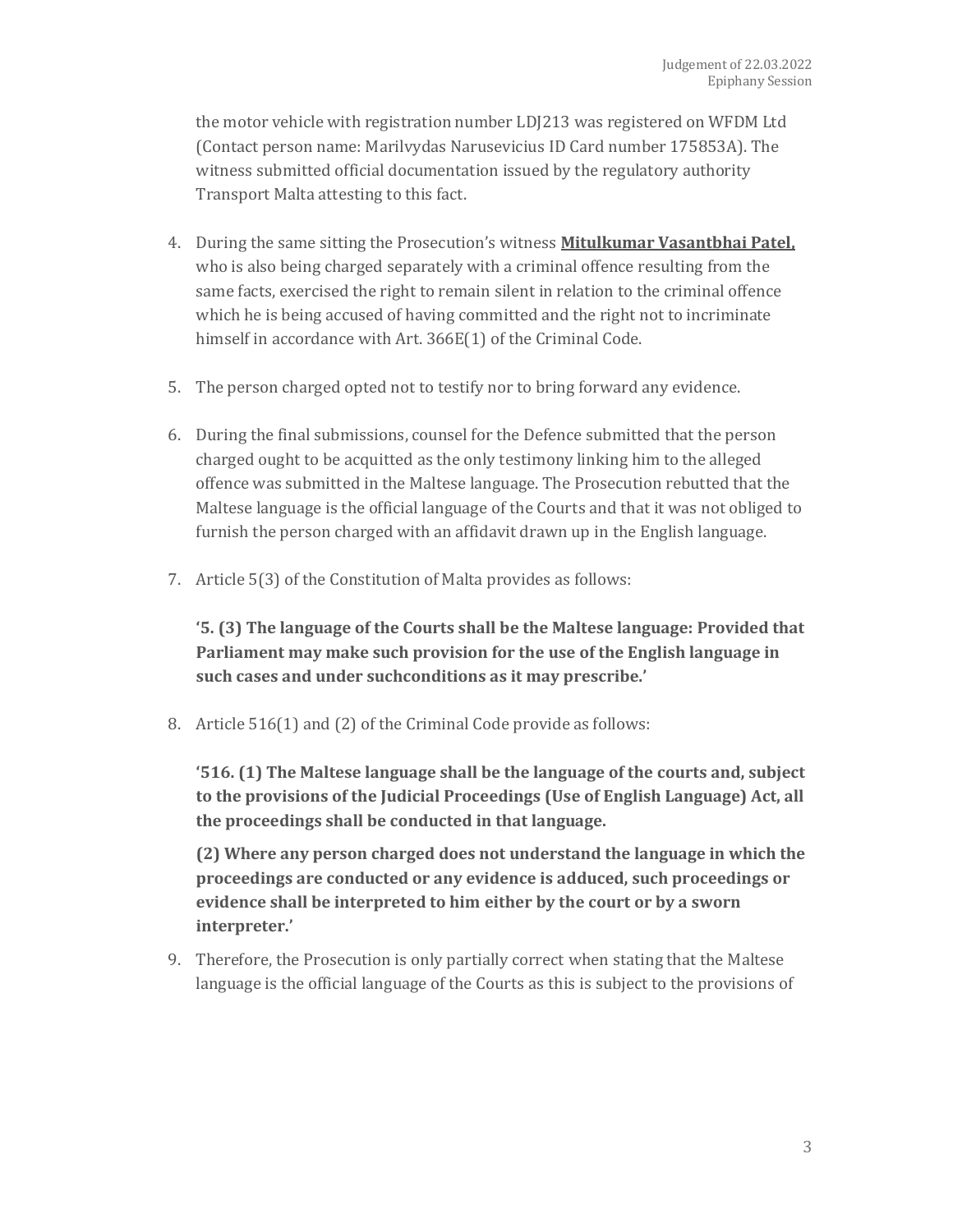the Judicial Proceedings (Use of English Language) Act, Chapter 189 of the Laws of Malta. This provides *inter alia* that:

- **'3. In a court of criminal jurisdiction –**
- **(a) where all the persons charged are English-speaking, the court shall order that the proceedings be conducted in the English language ...'**
- 10. At the commencement of the sitting held on 22 March 2022 the Court was informed that the person charged does not have a sufficient knowledge of the Maltese language to fully to understand and follow the proceedings if conducted in that language but has a sufficient knowledge of the English language fully to understand and follow the proceedings if conducted in that language. The Court therefore ordered that proceedings be conducted in the English language in accordance with the said article of the law.
- 11. Article 3(d) of Chapter 189 then provides that:

**'3 (d) where a court has ordered proceedings to be conducted in the English language, that language shall be used in all subsequent stages of the proceedings, unless the order is revoked by that court or any other court before which the proceedings are pending ...'**

- 12. The sworn affidavit of PS 2323 R. Gauci, drawn up in the Maltese language, was served upon the person charged together with the summons in accordance with Art. 360A(1) of the Criminal Code. Although in practice in summary proceedings of this nature the Court would already have the charges and the affidavits of public officers in the court file **prior** to the commencement of the sittings, for legal purposes these are only considered to have been filed by the Prosecution at the commencement of the trial. Therefore, given that at the start of the sitting the Court ordered that proceedings be conducted in the English language the said affidavit should have been submitted in the English language. Moreover the Prosecution could have reasonably inferred from the accused's personal details that he is not a Maltesespeaking person. The Prosecution however contends that it is not responsible to provide an English translation of the affidavit.
- 13. Article 5 of the Judicial Proceedings (Use of English Language) Act provides as follows: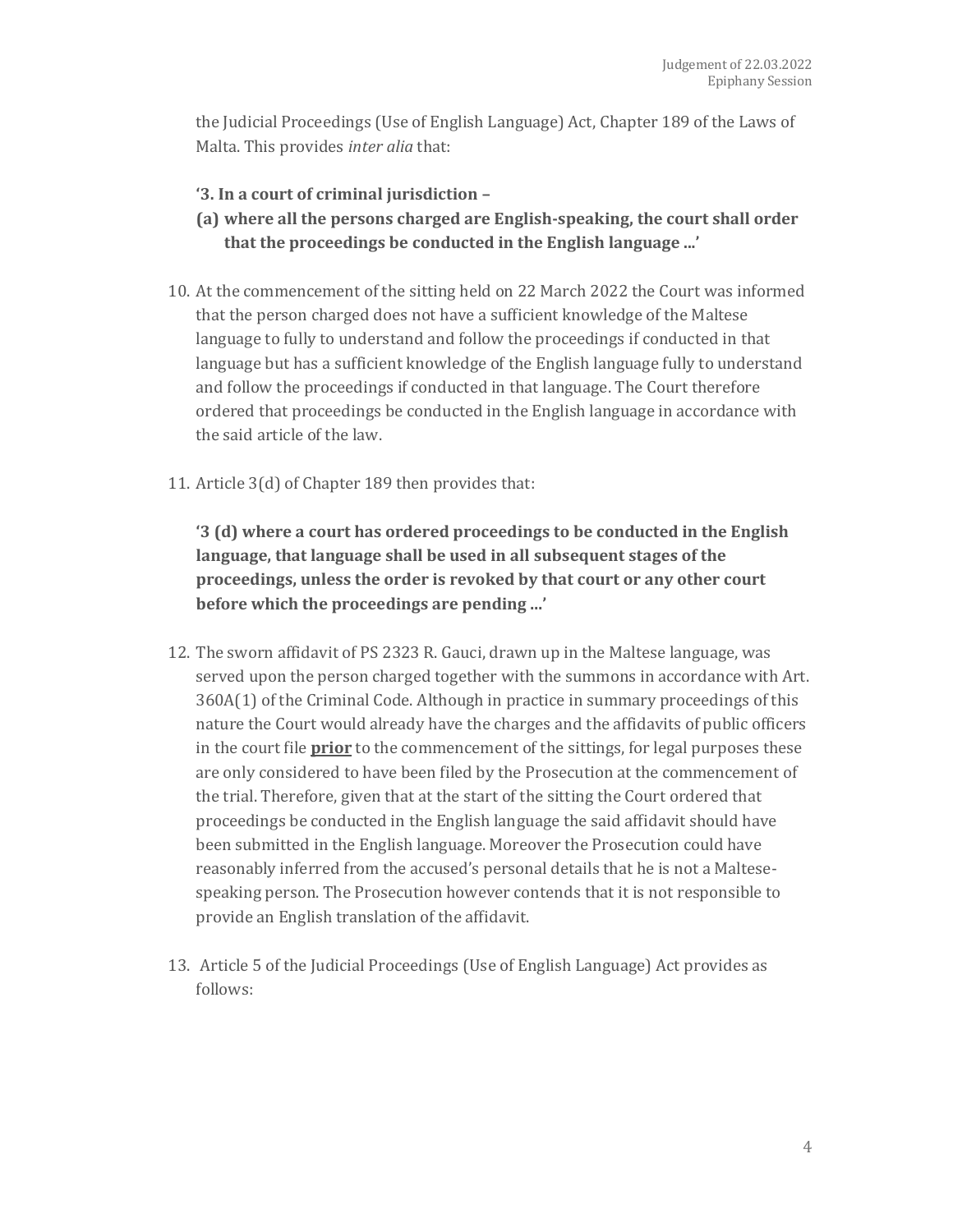**'5.(1) Where any act is to be served on any person whom the registrar has reason to believe to be English-speaking, the registrar shall cause a translation thereof to be made into the English language by an officer of the registry and service shall be effected by delivering a copy of the original and its translation.**

**(2) If, for any cause whatsoever, the translation into English of any such act is not served on an English-speaking person, such person may make in the registry, or forward to the registrar, in any manner, a declaration to the effect that he is an English-speaking person and apply for an English translation of the act served on him.**

**(3) Upon any such application, the registrar shall cause a translation of the act to be made as aforesaid and delivered to the applicant as soon as practicable; and, if in any such case the said application reaches the registry of the court not later than the time established for the closing thereof on the third working day after the date of service of the copy of the original act, any legal or judicial time the running of which is dependent on the service of the original act shall commence to run from the date of delivery of the translation.**

**(4) If it is proved that the said declaration was not made in good faith, the applicant shall be liable to proceedings for contempt of court.**

**(5) A copy in the English language of the provisions of subarticle (1) to (4) shall be reproduced on or annexed to every copy of any act which is to be served on any person.'**

14. The Prosecution's argument conceivably is that it is the Registrar's responsibility to "*cause a translation*" of the affidavit "*to be made into the English language by an officer of the registry*". While this is indeed the case, it is the Prosecution's responsibility to administer the prosecution of a case at the trial. Given that service of all judicial acts filed or issued by the Court of Magistrates as Court of Criminal Judicature are to be carried out by Police officers and also since the accused's name and surname indicate clearly that he is not Maltese-speaking, the Prosecution should have in the first instance annexed to the affidavit or reproduced on the back of the affidavit a copy in the English language of the accused's right to obtain a translation, in line with Art. 5(5) of the Judicial Proceedings (Use of English Language) Act. For some inexplicable reason this was not done. Furthermore, during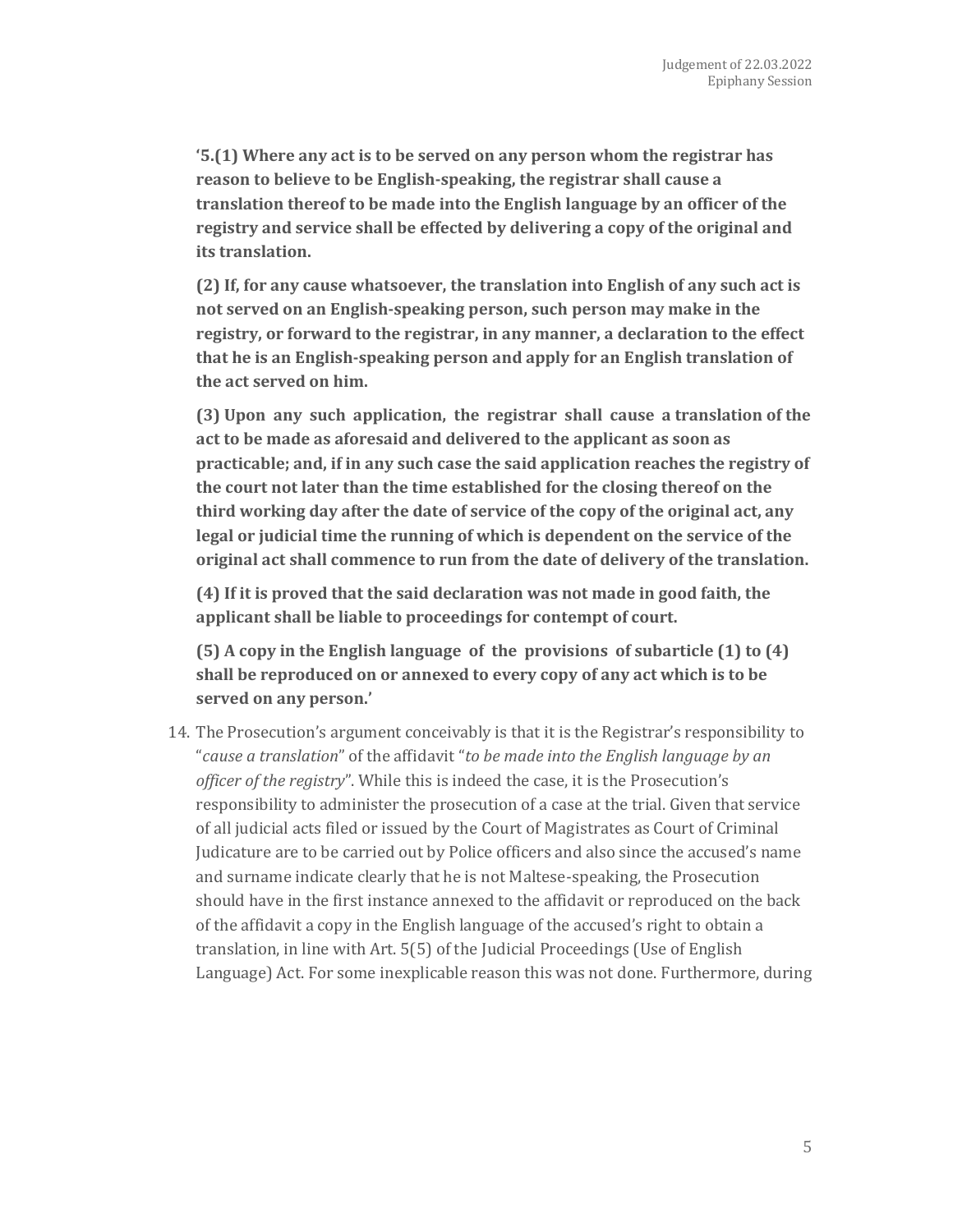the sitting the Prosecution should have either submitted a translated copy of the affidavit or alternatively made a request for a translation to be carried out by the Registrar. Failing to do so means that the affidavit was not drawn up in accordance to law and therefore should not be considered as admissible evidence.

- 15. In these circumstances the Court agrees with the Defence's submissions that there is no proof linking the person charged to the alleged offence.
- 16. Furthermore, the Court points out that in any case the said affidavit does not provide any evidence whatsoever in support of the charge that the accused either drove the vehicle in question or else "*caused, suffered or permitted*" Mitulkumar Vasantbhai Patel to drive the vehicle in question. This apart from the fact that the Prosecution appears to have inadvertently charged the accused both with driving and permitting an unlicensed driver to drive the vehicle in question.
- 17. Moreover the prosecution's witness Karen Cremona testified that the vehicle was registered on the limited liability company WFDM Ltd and that the accused was merely its contact person.
- 18. Article 2 of the "Registration and Licensing of Motor Vehicles Regulations" (Subsidiary Legislation 368.02) defines "owner" as "*the person, whether as an individual or in representation of a company* (emphasis made by the Court)*, partnership or cooperative society, in whose name a motor vehicle is registered and licensed*).
- 19. In accordance with Article 13 of the Interpretation Act (Chapter 249 of the Laws of Malta):

**'13.Where any offence under or against any provision contained in any Act, whether passed before or after this Act, is committed by a body or other association of persons, be it corporate or unincorporate, every person who, at the time of the commission of the offence, was a director, manager, secretary or other similar officer of such body or association, or was purporting to act in any such capacity, shall be guilty of that offence unless he proves that the offence was committed without his knowledge and that he exercised all due diligence to prevent the commission of the offence'**